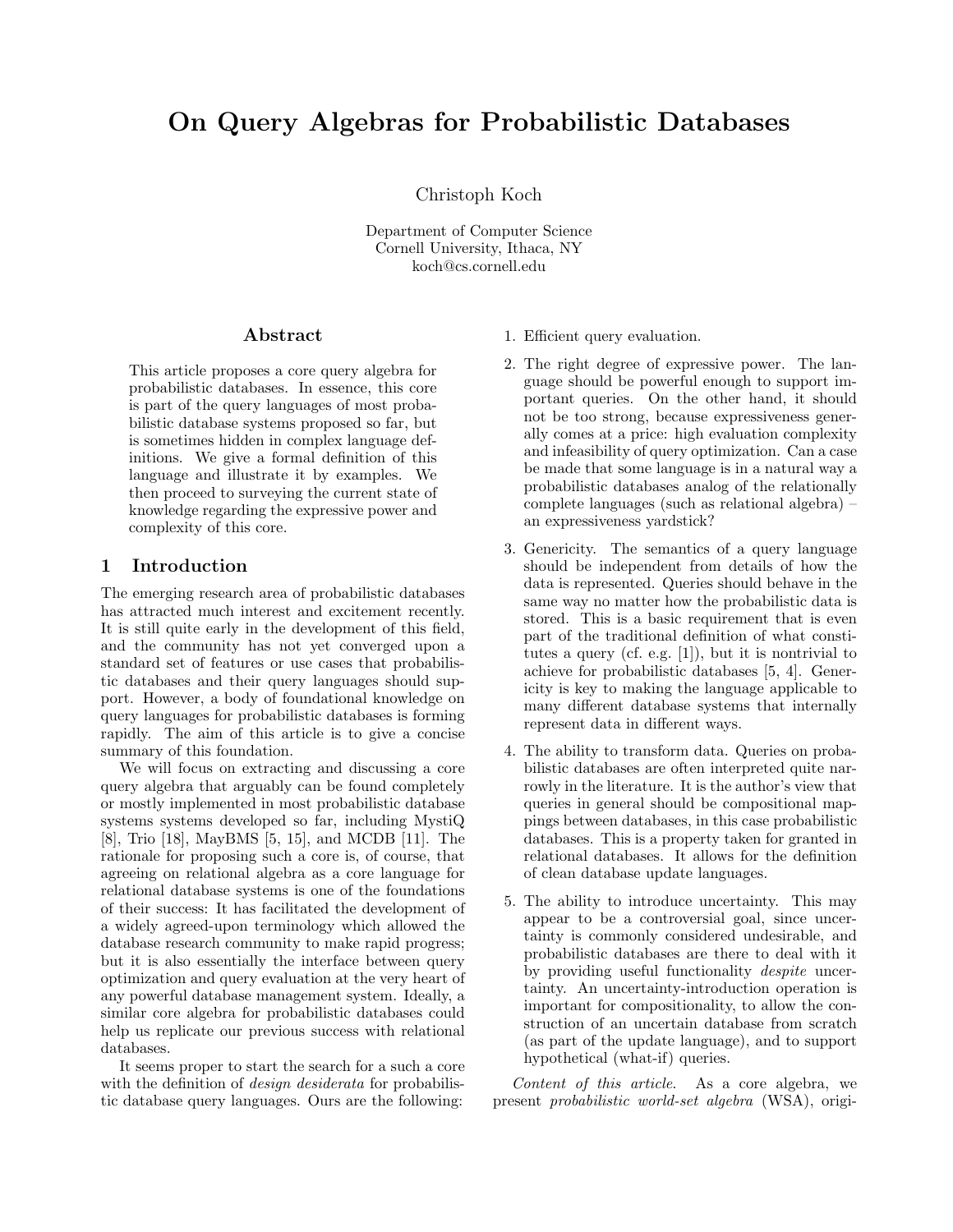nally defined as the query algebra of the MayBMS system [15, 5, 14, 16], in its algebraic and SQL-like syntax. This language is a minimal extension of relational algebra that arguably satisfies all of the desiderata presented above.

After a short definition of the conceptual model of probabilistic databases used throughout most of the article (discrete at first) in Section 2, the algebra is formally defined in Section 3. Section 4 illustrates probilistic WSA and its SQL-like syntax by several examples. Section 5 and 6 discuss our current state of knowledge regarding the expressive power and complexity, respectively, of the algebra. Section 7 discusses extensions of the algebra (such as aggregates) and queries on probabilistic databases with continuous distributions.

## 2 Probabilistic Databases

Informally, our model of probabilistic databases is the following. The schema of a probabilistic database is simply a relational database schema. Given such a schema, a probabilistic database is a finite set of database instances of that schema (called possible worlds), where each world has a weight (called probability) between 0 and 1 and the weights of all worlds sum up to 1. In a subjectivist Bayesian interpretation, one of the possible worlds is "true", but we do not know which one, and the probabilities represent degrees of belief in the various possible worlds. Note that this is only the conceptual model. The physical representation of the set of possible worlds in probabilistic database management systems is quite different [8, 18, 3].

Given a schema with relation names  $R_1, \ldots, R_k$ . We use  $sch(R_l)$  to denote the attributes of relation schema  $R_l$ . Formally, a *probabilistic database* is a  $f_l$ nite set of structures

$$
\mathbf{W} = \{ \langle R_1^1, \ldots, R_k^1, p^{[1]} \rangle, \ldots, \langle R_1^n, \ldots, R_k^n, p^{[n]} \rangle \}
$$

of relations  $R_1^i, \ldots, R_k^i$  and numbers  $0 < p^{[i]} \leq 1$  such that

$$
\sum_{1 \le i \le n} p^{[i]} = 1.
$$

We call an element  $\langle R_1^i, \ldots, R_k^i, p^{[i]} \rangle \in \mathbf{W}$  a possible *world*, and  $p^{[i]}$  its probability. We use superscripts for indexing possible worlds. To avoid confusion with exponentiation, we sometimes use bracketed superscripts  $\overline{E}^{[i]}$ . We call a relation R complete or certain if its instantiations are the same in all possible worlds of  $W$ , i.e., if  $R^1 = \cdots = R^n$ .

The definitions of the following sections are applicable if either a set- or a multiset-based semantics for relations is used. Whenever the distinction causes an subtleties, they will be made clear. Of course, when we use SQL-like syntax for queries, we automatically assume multiset semantics.

Tuple confidence refers to the probability of the event  $\vec{t} \in R$ , where R is one of the relation names of the schema, with

$$
\Pr[\vec{t} \in R] = \sum_{1 \le i \le n: \ \vec{t} \in R^i} p^{[i]}.
$$

## 3 Core Algebra

This section defines probabilistic world-set algebra (probabilistic WSA) [5, 14, 16]. Informally, probabilistic world-set algebra consists of the operations of relational algebra, an operation for computing tuple confidence conf, and the repair-key operation for introducing uncertainty.

- The operations of relational algebra are evaluated individually, in "parallel", in each possible world.
- The operation  $\text{conf}(R)$  computes, for each tuple that occurs in relation  $R$  in at least one world, the sum of the probabilities of the worlds in which the tuple occurs. The result is a certain relation, or viewed differently, a relation that is the same in all possible worlds.
- Finally, repair-key  $\bar{A}_{\mathcal{Q}}(R)$ , where  $\bar{A}$ , P are attributes of R, conceptually nondeterministically chooses a maximal repair of key  $\vec{A}$ . This operation turns a possible world  $R<sup>i</sup>$  into the set of worlds consisting of all possible maximal repairs of key  $\vec{A}$ . A repair of key  $\vec{A}$  in relation  $R^i$  is a subset of  $R^i$  for which  $\vec{A}$  is a key. It uses the numericallyvalued column  $P$  for weighting the newly created alternative repairs.

We define a semantics of probabilistic world-set algebra formally using a function  $[\cdot]_{pw}$  that maps between sets of possible worlds. For a further illustration that the reader may find more intuitive, we will also provide a Monte Carlo/sampling semantics definition  $[\![\cdot]\!]_{mc}$ . Conceptually,  $[\![Q]\!]_{mc}$  computes for query Q a sample result relation. Note that the definition of  $[\cdot]_{mc}$  is nondeterministic, an multiple invocations will yield different results. The sampling semantics also only approximates  $[\![\cdot]\!]_{pw}$ ; we will not have space to make this precise, but will point to relevant literature.

• The operations of relational algebra (selection  $\sigma$ , projection  $\pi$ , product  $\times$ , union  $\cup$ , difference –, and attribute renaming  $\rho$ , which are applied in each possible world independently.

The possible-worlds semantics of unary and binary relational algebra operations Θ on probabilistic database W is

$$
\begin{aligned} [\![\Theta(R_l[, R_m])]\!]_{pw}(\mathbf{W}) &:= \\ &\{ \langle R_1, \ldots, R_k, \Theta(R_l[, R_m]), p \rangle \\ &|\langle R_1, \ldots, R_k, p \rangle \in \mathbf{W} \}. \end{aligned}
$$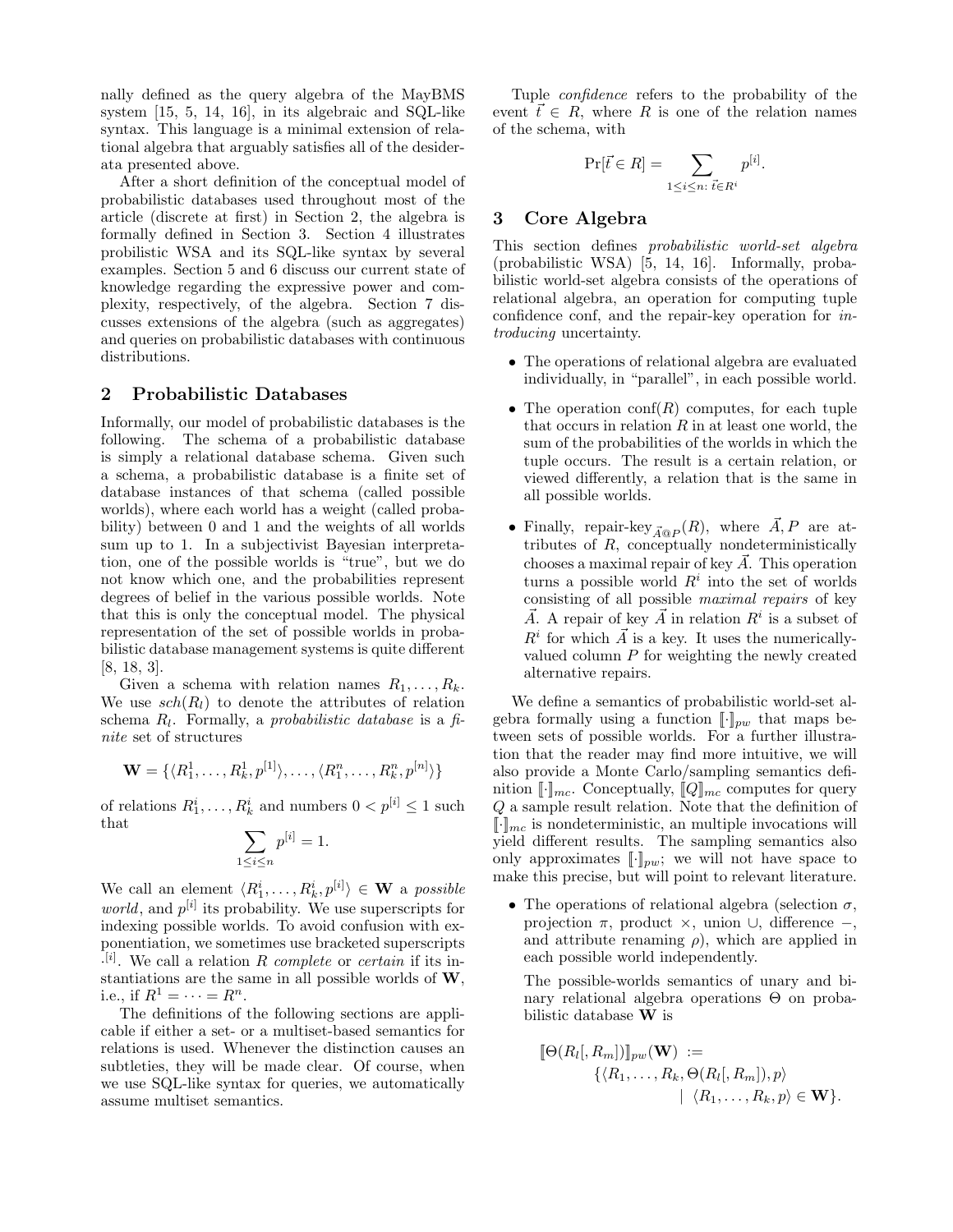The sampling semantics  $[\Theta(Q_1], Q_2)]_{mc}$  is simply  $\Theta(\llbracket Q_1 \rrbracket_{mc}, \llbracket Q_2 \rrbracket_{mc}).$ 

Selection conditions are Boolean combinations of atomic conditions (i.e., negation is permitted even in the positive fragment of the algebra). Arithmetic expressions may occur in atomic conditions and in the arguments of  $\pi$  and  $\rho$ . For example,  $\rho_{A+B\rightarrow C}(R)$  in each world adds up the A and B values of each tuple of  $R$  and keeps them in a new C attribute.

• An operation for computing tuple confidence,

$$
\lbrack \text{conf}(R_l) \rbrack_{pw}(\mathbf{W}) := \{ \langle R_1, \ldots, R_k, S, p \rangle \\ \mid \langle R_1, \ldots, R_k, p \rangle \in \mathbf{W} \}
$$

where

$$
S = \Big\{ \langle \vec{t}, \Pr[\vec{t} \in R_l] \rangle \mid \vec{t} \in \bigcup_{i=1}^n R_l^i \Big\}.
$$

The result of  $\text{conf}(R_l)$ , the relation S, is the same in all possible worlds, i.e., it is a certain relation.

By our definition of probabilistic databases, each possible world has nonzero probability. As a consequence, conf does not return tuples with probability 0. Note also that conf implicitly eliminates duplicates.

#### Example 3.1 On probabilistic database

$$
\frac{\boxed{R^1 \mid A \mid B}}{\begin{array}{ccccc} a & b \\ b & c \end{array}} p^{[1]} = .3 \quad \frac{\boxed{R^2 \mid A \mid B}}{\begin{array}{ccccc} a & b \\ c & d \end{array}} p^{[2]} = .7
$$

 $\text{conf}(R)$  computes

$$
\begin{array}{c|cc}\n\hline\n\text{conf}(R) & A & B & P \\
\hline\na & b & 1 \\
b & c & 3 \\
c & d & .7\n\end{array}
$$

i.e., for each possible tuple, the sum of the weights of the possible worlds in which it occurs.  $\Box$ 

Let  $S_1, \ldots, S_m$  be samples from  $[Q]_{mc}$ , that is, the results of m separate invocations of  $[Q]_{mc}$ . Then we compute  $[\text{conf}(Q)]_{pw}$  as

$$
\Big\{\langle \vec{t}, |\{i : \vec{t} \in S_i\}|/m \rangle : \vec{t} \in \bigcup_{i=1}^m S_i\Big\}.
$$

• An uncertainty-introducing operation, repair-key, which can be thought of as sampling a maximum repair of a key for a relation. Repairing a key of a complete relation  $R$  means to compute, as possible worlds, all subset-maximal relations obtainable from  $R$  by removing tuples such that a key constraint is satisfied. We will use this as a method for constructing probabilistic databases, with probabilities derived from relative weights attached to the tuples of R.

We say that relation  $R'$  is a maximal repair of a functional dependency (fd, cf.  $[1]$ ) for relation R if  $R'$  is a maximal subset of R which satisfies that functional dependency, i.e., a subset  $R' \subseteq R$  that satisfies the fd such that there is no relation  $R''$ with  $R' \subset R'' \subset R$  that satisfies the fd.

Let  $\vec{A}, \vec{B} \in sch(R_l)$ . For each possible world  $\langle R_1, \ldots, R_k, p \rangle \in \mathbf{W}$ , let column B of R contain only numerical values greater than 0 and let  $R_l$ satisfy the fd  $(sch(R_l) - B) \rightarrow sch(R_l)$ . Then,

[repair-key
$$
\vec{A}_{\text{QB}}(R_l)
$$
](**W**) :=  
\n
$$
\left\{ \langle R_1, \dots, R_k, \pi_{sch(R_l) - B}(\hat{R}_l), \hat{p} \rangle \right\}
$$
\n
$$
|\langle R_1, \dots, R_k, p \rangle \in \mathbf{W},
$$
\n $\hat{p}$  is a maximal matrix of  $\mathbb{S}^1$ ,  $\vec{q}$ , and  $\langle R \rangle$ .

 $\hat{R}_l$  is a maximal repair of fd  $\vec{A} \rightarrow sch(R_l)$ ,

$$
\hat{p} = p \cdot \prod_{\vec{t} \in \hat{R}_l} \frac{\vec{t} \cdot B}{\sum_{\vec{s} \in R_l : \vec{s} \cdot \vec{A} = \vec{t} \cdot \vec{A}} \vec{s} \cdot B} \bigg\}
$$

Such a repair operation, apart from its usefulness for the purpose implicit in its name, is a powerful way of constructing probabilistic databases from complete relations.

The sampling semantics makes this operation much more intuitive: Conceptually, given a sample R from  $[Q]_{mc}$ , we group the tuples of R by the columns  $\vec{A}$ : for each distinct  $\vec{a}$  in  $\pi_{\vec{A}}(R)$ , we independently sample exactly one tuple  $\tilde{t}$  from group  $G_{\vec{a}} = \sigma_{\vec{A}=\vec{a}}(R)$  with the probability distribution given by (normalized) column B,

$$
\Pr[\text{choose } \vec{t} \text{ for group } \vec{a}] = \vec{t}.B / \sum_{\vec{t'} \in G_{\vec{a}}} \vec{t'}.B.
$$

Example 3.2 Consider the example of tossing a biased coin twice. We start with a certain database

|  |   | Toss Face FProb |       |
|--|---|-----------------|-------|
|  |   |                 |       |
|  |   | .6              | $p=1$ |
|  | н |                 |       |
|  |   |                 |       |

that represents the possible outcomes of tossing the coin twice. We turn this into a probabilistic database that represents this information using alternative possible worlds for the four outcomes using the query  $S := \text{ repair-key}_{\text{Toss@FProb}}(R)$ . The resulting possible worlds are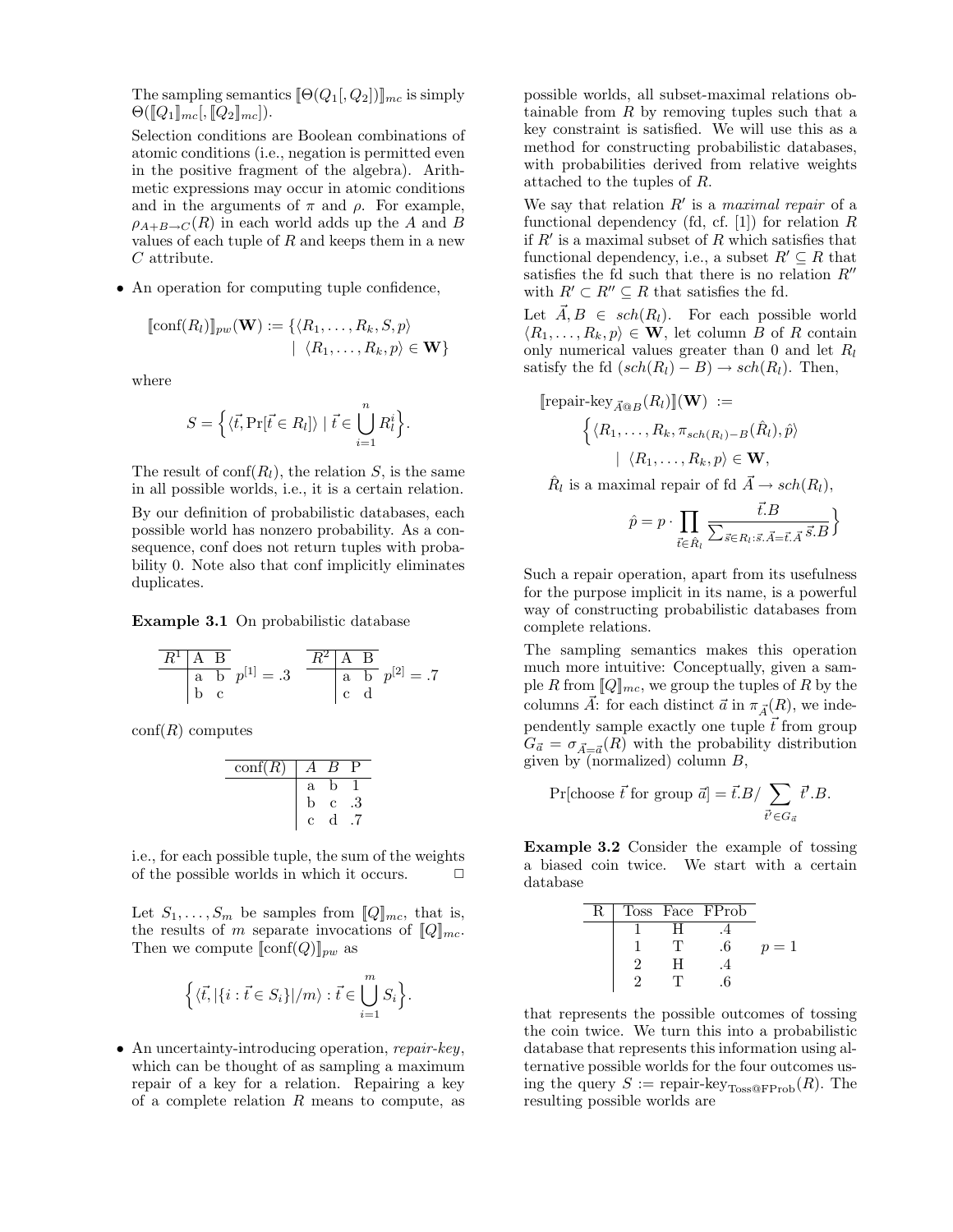|       |           | Toss Face |       | Toss Face |
|-------|-----------|-----------|-------|-----------|
|       |           |           |       |           |
|       |           | H         |       |           |
|       |           |           |       |           |
| $S^3$ | Toss Face |           | $S^4$ | Toss Face |
|       |           |           |       |           |

with probabilities 
$$
p^{[1]} = p \cdot \frac{4}{4+6} \cdot \frac{4}{4+6} = .16
$$
,  
 $p^{[2]} = p^{[3]} = .24$ , and  $p^{[4]} = .36$ .

The fragment of probabilistic WSA which excludes the difference operation is called positive probabilistic WSA.

Computing possible and certain tuples is redundant with conf:

$$
\begin{array}{rcl}\n\text{poss}(R) & := & \pi_{sch(R)}(\text{conf}(R)) \\
\text{cert}(R) & := & \pi_{sch(R)}(\sigma_{P=1}(\text{conf}(R)))\n\end{array}
$$

## 4 Examples

#### 4.1 Adding Evidence

Example 4.1 A bag of coins contains two fair coins and one double-headed coin. We take one coin out of the bag but do not look at its two faces to determine its type (fair or double-headed) for certain. Instead we toss the coin twice to collect evidence about its type.

We start with a complete database (i.e., a relational database, or a probabilistic database with one possible world of probability 1) consisting of three relations, Coins, Faces, and Tosses (see Figure 1 for all tables used in this example). We first pick a coin from the bag and model that the coin be either fair or doubleheaded. In probabilistic WSA this is expressed as

$$
R := \text{repair-key}_{\emptyset \text{QCount}}(\text{Coins}).
$$

This results in a probabilistic database of two possible worlds,  $\langle \text{Coins}, \text{Faces}, \text{Tosses}, R^f, p^f = 2/3 \rangle$  and  $\langle \text{Coins}, \text{Faces}, \text{Tosses}, R^{dh}, p^{dh} = 1/3 \rangle.$ 

The possible outcomes of tossing the coin twice can be modeled as

$$
S := \text{repair-key}_{\text{Toss@FProb}}(R \bowtie \text{Faces} \times \text{Tosses}).
$$

This turns the two possible worlds into five, since there are four possible outcomes of tossing the fair coin twice, and only one for the double-headed coin.

Let  $T := \pi_{\text{Toss},\text{Face}}(S)$ . The posterior probability that a coin of type  $x$  was picked, given the *evidence*  $Ev$  (see Figure 1) that both tosses result in H, is

$$
\Pr[x \in R \mid T = Ev] = \frac{\Pr[x \in R \land T = Ev]}{\Pr[T = Ev]}.
$$

Let A be a relational algebra expression for the Boolean query  $T = Ev$ . Then we can compute a table

|          |                       |                |                                               | $\overline{\mathrm{Coins}}$           |              |                         |                     |              | Type Count     |                                                                                              |  |                         |
|----------|-----------------------|----------------|-----------------------------------------------|---------------------------------------|--------------|-------------------------|---------------------|--------------|----------------|----------------------------------------------------------------------------------------------|--|-------------------------|
|          |                       |                |                                               |                                       |              |                         | fair                |              | $\overline{2}$ |                                                                                              |  |                         |
|          |                       |                |                                               |                                       |              | $2$ headed $1$          |                     |              |                |                                                                                              |  |                         |
|          |                       |                |                                               |                                       |              |                         |                     |              |                |                                                                                              |  |                         |
| Faces    |                       |                | Type                                          |                                       |              | Face FProb              |                     |              |                | <b>Tosses</b>                                                                                |  | <b>Toss</b>             |
|          |                       |                | fair                                          |                                       | Η            |                         |                     | .5           |                |                                                                                              |  | 1                       |
|          |                       |                | fair                                          |                                       | $\mathbf{T}$ |                         |                     | .5           |                |                                                                                              |  | $\overline{2}$          |
|          |                       |                | $2$ headed                                    |                                       | $_{\rm H}$   |                         |                     | $\mathbf{1}$ |                |                                                                                              |  |                         |
|          |                       |                | $R^f$                                         | Type                                  |              |                         | $\overline{R^{dh}}$ |              |                | Type                                                                                         |  |                         |
|          |                       |                |                                               | fair                                  |              |                         |                     |              |                | 2headed                                                                                      |  |                         |
|          |                       |                |                                               |                                       |              |                         |                     |              |                |                                                                                              |  |                         |
|          | $\overline{S^{f.HH}}$ |                |                                               | Type Toss Face                        |              |                         |                     |              | $S^{f.HT}$     | Type Toss Face                                                                               |  |                         |
|          |                       |                | fair                                          | $\begin{array}{c} \hline \end{array}$ |              | $\overline{\mathrm{H}}$ |                     |              |                | $fair \quad 1$                                                                               |  | $\overline{\mathrm{H}}$ |
|          |                       |                |                                               | fair $2$                              |              | H                       |                     |              |                | fair $2$                                                                                     |  | $\mathbf T$             |
|          |                       |                | $p^{f.HH} = 1/6$                              |                                       |              |                         |                     |              |                | $p^{f.HT} = 1/6$                                                                             |  |                         |
|          |                       |                | $\overline{S^{f.TH}   \text{Type Toss}}$ Face |                                       |              |                         |                     |              |                | $\overline{S^{f.TT}\, \, \mathrm{Type}}$ Toss_Face                                           |  |                         |
|          |                       |                | fair $1$                                      |                                       |              | T                       |                     |              |                |                                                                                              |  | $\overline{\mathbf{T}}$ |
|          |                       |                |                                               | fair $2$                              |              | $\overline{\mathbf{H}}$ |                     |              |                |                                                                                              |  | $\mathbf{T}$            |
|          |                       |                | $p^{f.TH} = 1/6$                              |                                       |              |                         |                     |              |                | $\begin{array}{c}\n\text{fair} & 1 \\ \text{fair} & 2 \\ \text{p}^{f.TT} = 1/6\n\end{array}$ |  |                         |
| $S^{dh}$ |                       |                | Type Toss Face                                |                                       |              |                         |                     |              |                |                                                                                              |  |                         |
|          |                       |                | $2$ headed $1$                                |                                       |              | Η                       |                     |              |                |                                                                                              |  |                         |
|          |                       |                | 2headed $2$ H                                 |                                       |              |                         |                     |              |                |                                                                                              |  |                         |
|          |                       |                | $p^{dh} = 1/3$                                |                                       |              |                         |                     |              |                |                                                                                              |  |                         |
|          |                       |                |                                               |                                       |              |                         |                     |              |                |                                                                                              |  |                         |
| $E_V$    |                       |                | Toss Face                                     |                                       | Q            |                         | Type                |              |                | P                                                                                            |  |                         |
|          |                       | 1              | Η                                             |                                       |              |                         | fair                |              |                | $\frac{(1/6)}{(1/2)} = 1/3$                                                                  |  |                         |
|          |                       | $\overline{2}$ | Η                                             |                                       |              |                         | 2headed             |              |                | $\frac{1}{3}/\frac{1}{2} = \frac{2}{3}$                                                      |  |                         |

Figure 1: Tables of Example 4.1.

of pairs  $\langle x, \Pr[x \in R | T = Ev] \rangle$  as

$$
Q := \pi_{\text{Type}, P_1/P_2 \to P}(\n \rho_{P \to P_1}(\text{conf}(R \times A)) \times \rho_{P \to P_2}(\text{conf}(A))).
$$

The prior probability that the chosen coin was fair was 2/3; after taking the evidence from two coin tosses into account, the posterior probability Pr[the coin is fair | both tosses result in H is only  $1/3$ . Given the evidence from the coin tosses, the coin is now more likely to be double-headed.  $\Box$ 

#### 4.2 Hypothetical Queries: Skills Management

For the second example, we use an SQL-like syntax for probabilistic WSA. The mapping is in strict analogy with that from relational algebra to SQL. Repairkey is a new operation whose syntax should be intuitive. Confidence computation (or strictly speaking, the combination of confidence computation and projection, conf( $\pi_{\vec{A}}(R)$ )) has become an aggregate, which conveys the intuition that duplicates are eliminated: for each group, only one tuple with a probability is returned. b

Example 4.2 Given a relational database representing companies, employees, and their skills such as the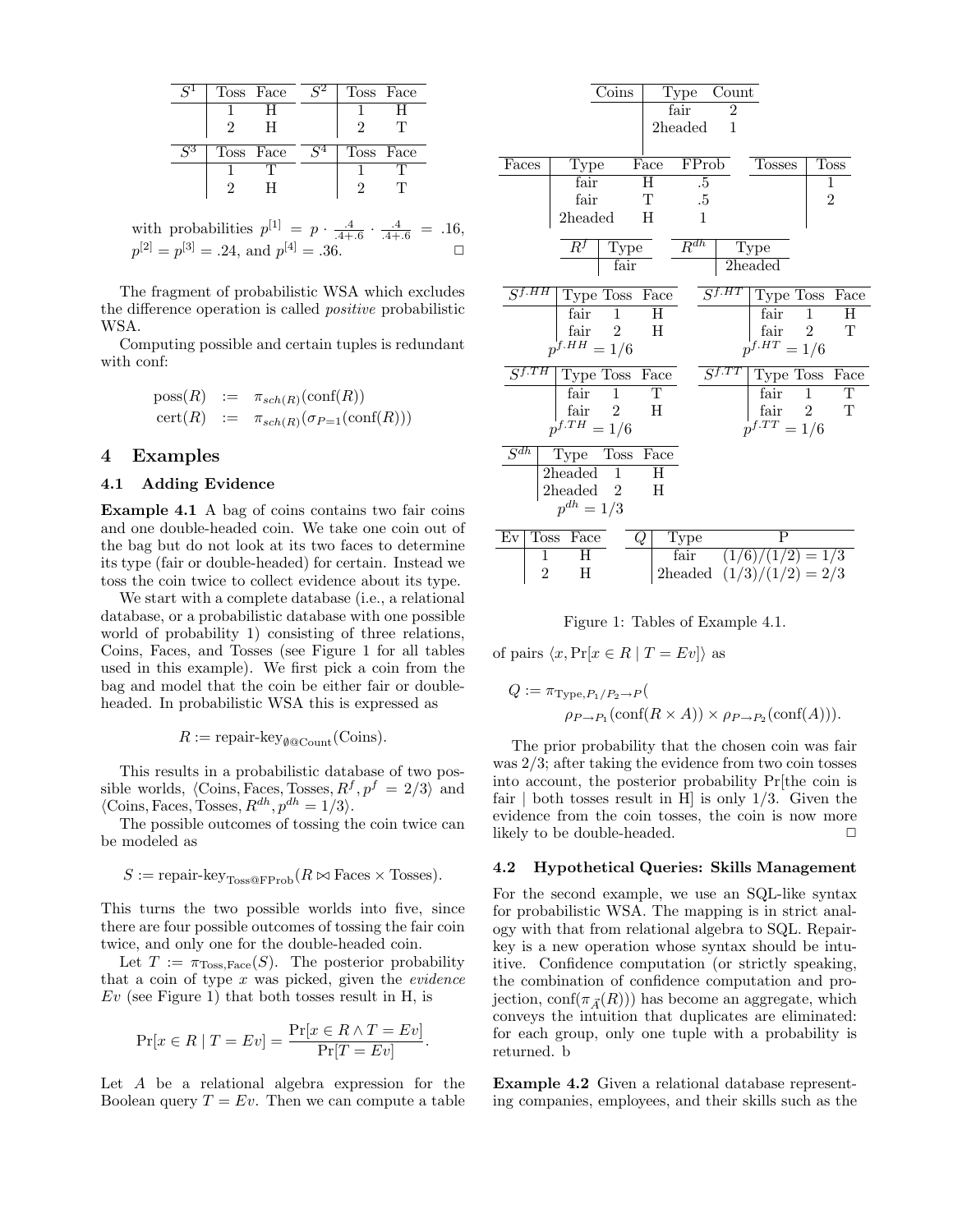following.

| CE. | CID)     | – EID | ES EID Skill |                    |
|-----|----------|-------|--------------|--------------------|
|     | LEH Bob  |       |              | Bob subprime mortg |
|     | LEH Joe  |       |              | Joe subprime mortg |
|     | MER Dan  |       |              | Dan junk bonds     |
|     | MER Bill |       |              | Dan subprime mortg |
|     | MER Fred |       |              | Bill risk mgmt     |
|     |          |       |              | Fred junk bonds    |

We now want to ask the following hypothetical query: Suppose I buy one of the companies and exactly one employee leaves. Which skills do I gain for certain? Note that this query starts on a traditional relational database (without uncertainty) and returns a certain table. We will create a probabilistic database for intermediate results.

We first choose one company to by and one employee who will leave and compute the employees that will remain in my company.

create table RemainingEmployees as select CE.cid, CE.eid from CE, (repair key (dummy) in (select 1 as dummy, \* from CE)) Choice where  $CE$ .cid = Choice.cid and CE.eid <> Choice.eid;

Note that since we do not have probabilities available, we will make our choice uniformly. Since we only ask for certain answers in this example, the probabilities actually do not matter.

Next we compute a table of probabilities, for companies and skills, (p1) that I gain the the skill and buy the company, (p2) that I buy the company, and  $(p1/p2)$  the conditional probability that I gain the skill if I buy the company.

```
create table SkillGained as
select Q1.cid, Q1.skill, p1, p2, p1/p2 as p
from (select R.cid, ES.skill, conf() as p1
      from RemainingEmployees R, ES
      where R.eid = ES.eidgroup by R.cid, ES.skill) Q1,
     (select cid, \text{conf}() as p2from RemainingEmployees
      group by cid) Q2
where Q1.cid = Q2.cid;
```
For the database given above, this results in the table

| SkillsGained   CID Skill |                                    | $p1$ $p2$ $p$   |  |
|--------------------------|------------------------------------|-----------------|--|
|                          | LEH subprime mortg $2/5$ 2/5 1     |                 |  |
|                          | MER junk bonds $3/5$ $3/5$ 1       |                 |  |
|                          | MER subprime mortg $2/5$ 3/5 $2/3$ |                 |  |
|                          | MER risk mgmt                      | $2/5$ 3/5 $2/3$ |  |

The query

select cid, skill from SkillGained where  $p=1$ ;

yields the desired answer.  $\Box$ 

## 5 Expressiveness

The repair-key operation admits an interesting class of queries: Like in Example 4.1, we can start with a probabilistic database of prior probabilities, add further evidence (in Example 4.1, the result of the coin tosses) and then compute interesting posterior probabilities. The adding of further evidence may require extending the hypothesis space first. For this, the repair-key operation is essential. Even though our goal is not to update the database, we have to be able to introduce uncertainty just to be able to model new evidence – say, experimental data. Many natural and important probabilistic database queries cannot be expressed without the repair-key operation. The coin tossing example was admittedly a toy example (though hopefully easy to understand). Real applications such as diagnosis or processing scientific data involve technically similar questions.

Regarding our desiderata, it is quite straightforward to see that probabilistic WSA is generic (3): see also the proof for the non-probabilistic language in [5]. It is clearly a data transformation query language (4) that supports powerful queries for defining databases. The repair-key operation is our construct for uncertainty introduction  $(5)$ . The evaluation efficiency  $(1)$ of probabilistic WSA is studied in Section 6. The expressiveness desideratum (2) is discussed next.

An expressiveness yardstick. In [5] a nonprobabilistic version of world-set algebra is introduced. It replaces the confidence operation with an operation poss for computing possible tuples. Using poss, repairkey, and the operations of relational algebra, powerful queries are expressible. For instance, the certain answers of a query on an uncertain database can be computed using poss and difference. Compared to the poss operation described above, the operation of [5] is more powerful. The syntax is poss  $_{\vec{A}}(Q)$ , where  $\vec{A}$  is a set of column names of  $Q$ . The operation partitions the set of possible worlds into the groups of those worlds that agree on  $\pi_{\vec{A}}(Q)$ . The result in each world is the set of tuples possible in Q within the world's group. Thus, this operation supports the grouping of possible worlds just like the group-by construct in SQL supports the grouping of tuples.

The main focus of [5] is to study the fragment of (non-probabilistic) WSA in which repair-key is replaced by the choice-of operation, definable as choice-of<sub> $\vec{A}^{\otimes P}(R) := R \bowtie \text{ repair-key}_{\emptyset \otimes P}(\pi_{\vec{A},P}(R)).$ </sub> The choice-of operation introduces uncertainty like the repair-key operation, but can only cause a polynomial, rather than exponential, increase of the number of possible worlds. This language has the property that query evaluation on enumerative representations of possible worlds is in PTIME (see Section 6 for more on this). Moreover, it is conservative over relational algebra in the sense that any query that starts with a certain database (a classical relational database) and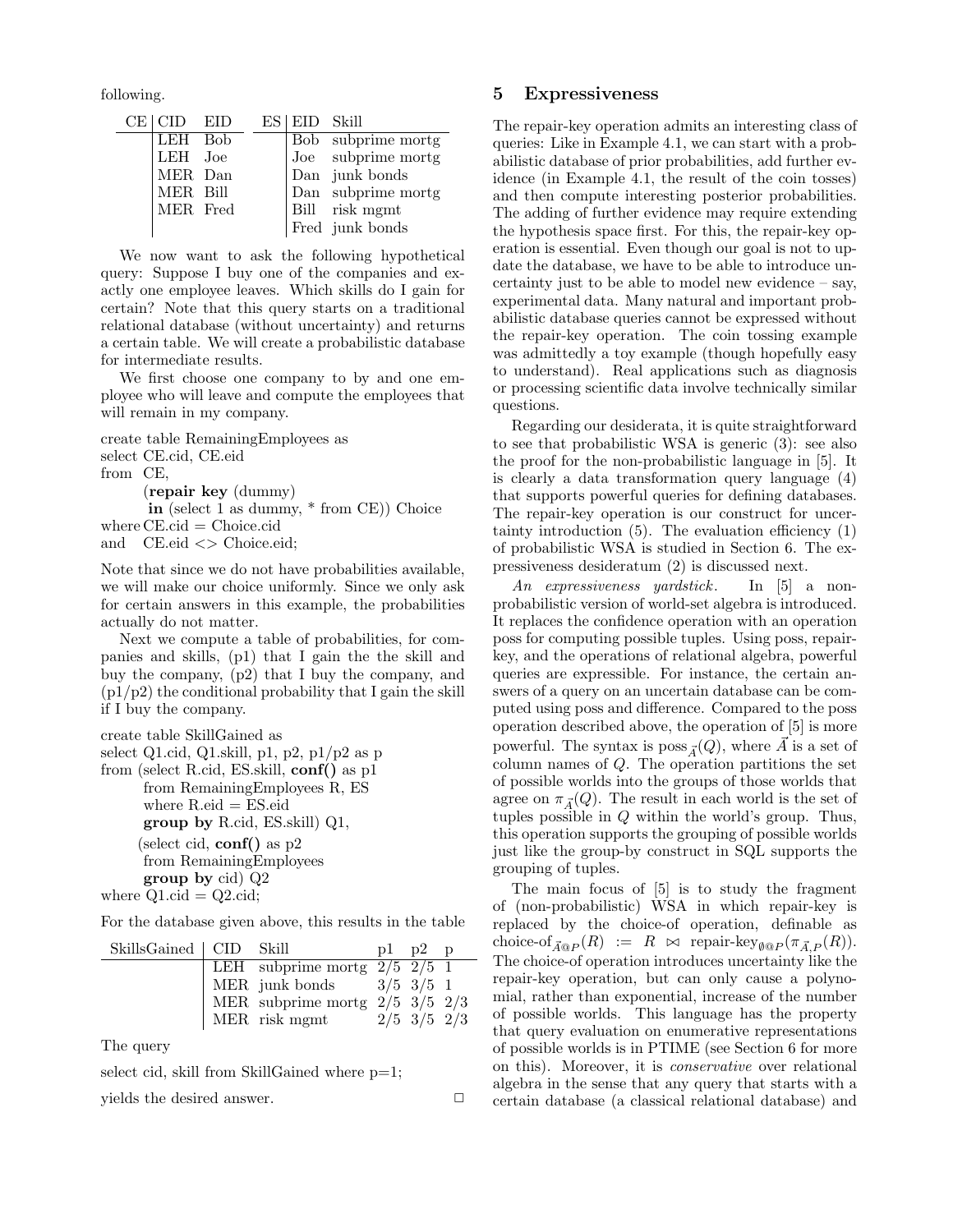produces a certain database is equivalent to a relational algebra query and can be efficiently rewritten into relational algebra. This is a nontrivial result, because in this language we can produce uncertain intermediate results consisting of many possible worlds using the choice-of operator. This allows us to express and efficiently answer hypothetical (what-if) queries.

(Full non-probabilistic) WSA consists of the relational algebra operations, repair-key, and  $\text{poss}_{\vec{A}}$ . In [16], it is shown that WSA precisely captures secondorder logic. Leaving aside inessential details about interpreting second-order logic over uncertain databases – it can be done in a clean way – this result shows that a query is expressible in WSA if and only if it is expressible in second-order logic. WSA seems to be the first algebraic (i.e., variable and quantifier-free) language known to have exactly the same expressive power as second-order logic.

It can be argued that this establishes WSA as the natural analog of relational algebra for uncertain databases. Indeed, while it is well known that useful queries (such as transitive closure or counting queries, cf. [1]) cannot be expressed in it, relational algebra is a very popular expressiveness yardstick for relational query languages (and query languages that are as expressive as relational algebra are called relationally complete). Relational algebra is also exactly as expressive as the relational calculus [1]. Second-order logic is just first-order logic extended by (existential) quantification over relations ("Does there exist a relation R such that  $\phi$  holds?", where  $\phi$  is a formula). This is the essence of (what-if) reasoning over uncertain data. For example, the query of Example 4.1 employed what-if reasoning over relations twice via the repair-key operation, first considering alternative choices of coin and then alternative outcomes to coin tossing experiments.

# 6 Complexity

The core of the algebra, positive relational algebra, can be efficiently evaluated on c-tables. In [3], a version of c-tables called U-relations was developed on which all expressions of this algebra fragment can be evaluated purely in relational algebra.

Properties of the relational-algebra reduction. The relational algebra rewriting down to positive relational algebra on U-relations has a number of nice properties. First, since relational algebra has PTIME (even  $AC<sub>0</sub>$ ) data complexity, the query language of positive relational algebra, repair-key, and poss on probabilistic databases represented by U-relations has the same. The rewriting is in fact a parsimonious translation: The number of algebra operations does not increase and each of the operations selection, projection, join, and union remains of the same kind. Query plans are hardly more complicated than the input queries. As a consequence, we were able to observe that off-theshelf relational database query optimizers do well in practice [3].

Thus, for all but two operations of probabilistic world-set algebra, it seems that there is a very efficient solution that builds on relational database technology. These remaining operations are confidence computation and relational algebra difference.

Approximate confidence computation. To compute the confidence in a tuple of data values occurring possibly in several tuples of a U-relation, we have to compute the probability of the disjunction of the local conditions of all these tuples. We have to eliminate duplicate tuples because we are interested in the probability of the data tuples rather than some abstract notion of tuple identity that is really an artifact of our representation. That is, we have to compute the probability of a DNF, i.e., the sum of the weights of the worlds identified with valuations  $\theta$  of the random variables such that the DNF becomes true under  $\theta$ . This problem is  $#P$ -complete [10, 8]. The result is not the sum of the probabilities of the individual conjunctive local conditions, because they may, intuitively, "overlap".

Confidence computation can be efficiently approximated by Monte Carlo simulation [10, 8, 14]. The technique is based on the Karp-Luby fully polynomialtime randomized approximation scheme (FPRAS) for counting the number of solutions to a DNF formula [12, 13, 7]. There is an efficiently computable unbiased estimator that in expectation returns the probability  $p$  of a DNF of  $n$  clauses (i.e., the local condition tuples of a Boolean U-relation) such that computing the average of a polynomial number of such Monte Carlo steps  $(=$  calls to the Karp-Luby unbiased estimator) is an  $(\epsilon, \delta)$ -approximation for the probability: If the average  $\hat{p}$  is taken over at least  $\left[3 \cdot n \cdot \log(2/\delta)/\epsilon^2\right]$  Monte Carlo steps, then  $Pr[|p - \hat{p}| \ge \epsilon \cdot p] \le \delta$ . The paper [7] improves upon this by determining smaller numbers (within a constant factor from optimal) of necessary iterations to achieve an  $(\epsilon, \delta)$ -approximation.

Avoiding the difference operation. Difference  $R-S$ is conceptually simple on c-tables. Without loss of generality, assume that  $S$  does not contain tuples  $\langle \vec{a}, \psi_1 \rangle, \ldots, \langle \vec{a}, \psi_n \rangle$  that are duplicates if the local conditions are disregarded. (Otherwise, we replace them by  $\langle \vec{a}, \psi_1 \vee \cdots \vee \psi_n \rangle$ .) For each tuple  $\langle \vec{a}, \phi \rangle$  of R, if  $\langle \vec{a}, \psi \rangle$  is in S then output  $\langle \vec{a}, \phi \land \neg \psi \rangle$ ; otherwise, output  $\langle \vec{a}, \phi \rangle$ . Testing whether a tuple is possible in the result of a query involving difference is already NP-hard [2]. For U-relations, we in addition have to turn  $\phi \land \neg \psi$ into a DNF to represent the result as a U-relation. This may lead to an exponentially large output.

In many practical applications, the difference operation can be avoided. Difference is only hard on uncertain relations. On such relations, it can only lead to displayable query results in queries that close the possible worlds semantics using conf, computing a single certain relation. Probably the most important application of the difference operation is for encoding universal constraints, for example in data cleaning. But if the confidence operation is applied on top of a uni-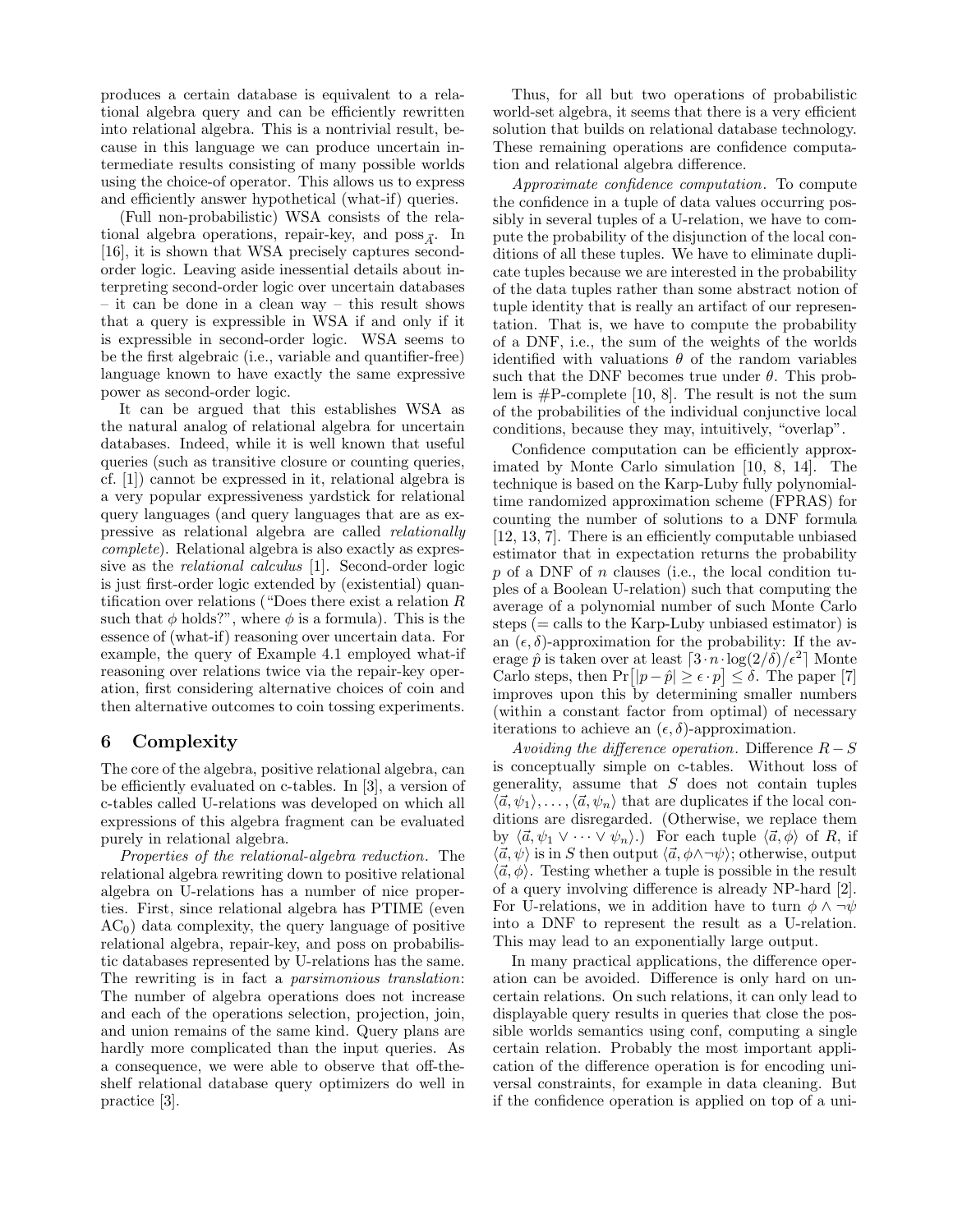| Language Fragment                  | Complexity               |  |  |  |
|------------------------------------|--------------------------|--|--|--|
| On non-succinct representations:   |                          |  |  |  |
| $RA + conf + possible + choice-of$ | in PTIME $(SQL)$ [14]    |  |  |  |
| $RA + possible + repair-key$       | $NP-$ &coNP-hard [5],    |  |  |  |
|                                    | in $P^{NP}$ [16]         |  |  |  |
| $RA + possibleQ + repair-key$      | PHIER-compl. [16]        |  |  |  |
| On U-relations:                    |                          |  |  |  |
| $Pos.RA + repair-key + possible$   | in AC <sub>0</sub> $[3]$ |  |  |  |
| $RA + possible$                    | $co-NP-hard$ [2]         |  |  |  |
| Conjunctive queries $+$ conf       | $#P$ -hard [8]           |  |  |  |
| Probabilistic WSA                  | in $P^{\#P}$ [14]        |  |  |  |
| $Pos.RA + repair-key + possible$   |                          |  |  |  |
| $+$ approx.conf $+$ egds           | in PTIME $[14]$          |  |  |  |

Figure 2: Complexity results for (probabilistic) worldset algebra. RA denotes reblational algebra.

versal query, there is a trick that will often allow to rewrite the query into an existential one (which can be expressed in positive relational algebra plus conf, without difference) [14].

Suppose we compute a conditional probability  $Pr[\phi | \psi] = Pr[\phi \wedge \psi] / Pr[\psi]$ . Here  $\phi$  is existential (expressible in positive relational algebra) and  $\psi$  is an equality-generating dependency (i.e., a special universal query) [1]. The trick is to turn relational difference into the subtraction of probabilities,  $Pr[\phi \land \psi] =$  $Pr[\phi] - Pr[\phi \land \neg \psi]$  and  $Pr[\psi] = 1 - Pr[\neg \psi]$ , where  $\neg \psi$  is existential (with inequalities). Thus  $\neg \psi$  and  $\phi \land \neg \psi$  are expressible in positive relational algebra. This works for a considerable superset of the equality-generating dependencies [14], which in turn subsume useful data cleaning constraints, such as conditional functional dependencies [6].

Complexity Overview. Figure 2 gives an overview over the known complexity results for the various fragments of probabilistic WSA. Two different representations are considered, non-succinct representations that basically consist of enumerations of the possible worlds [5] and succinct representations: U-relational databases. In the non-succinct case, only the repairkey operation, which may cause an exponential explosion in the number of possible worlds, makes queries hard. All other operations, including confidence computation, are easy. In fact, we may add much of SQL – for instance, aggregations – to the language and it still can be processed efficiently, even by a reduction of the query to an SQL query on a suitable non-succinct relational representation.

When U-relations are used as representation system, the succinctness causes both difference [2] and confidence computation [8] independently to make queries NP-hard. Full probabilistic world-set algebra is essentially not harder than the language of [8], even though it is substantially more expressive.

It is worth noting that repair-key by itself, despite the blowup of possible worlds, does not make queries hard. For the language consisting of positive relational algebra, repair-key, and poss, we have shown by construction that it has PTIME complexity: We have given a positive relational algebra rewriting to queries on the representations earlier in this section. Thus queries are even in the highly parallelizable complexity class  $AC<sub>0</sub>$ .

The final result in Figure 2 concerns the language consisting of the positive relational algebra operations, repair-key,  $(\epsilon, \delta)$ -approximation of confidence computation, and the generalized equality generating dependencies of [14] for which we can rewrite difference of uncertain relations to difference of confidence values. The result is that queries of that language fragment are in PTIME overall. In [14], a stronger result than just the claim that each of the operations of such a query is individually in PTIME is proven. It is shown that, leaving aside a few pitfalls, global approximation guarantees can be achieved in polynomial time, i.e., results of entire queries in this language can be approximated arbitrarily closely in polynomial time.

This is a non-obvious result because the query language is compositional and selections can be made based on approximated confidence values. In a query  $\sigma_{P=0.5}(\text{approx.conf}(R))$ , an approximated P value will almost always be slightly off, even if the exact  $P$  value is indeed 0.5, and the selection of tuples made based on whether  $P$  is 0.5 is nearly completely arbitrary. In [14, 9], it is shown that this is essentially an unsurmountable problem. All we can tell is that if  $P$  is very different from 0.5, then the probability that the tuple should be in the answer is very small. If atomic selection conditions on (approximated) probabilities usually admit ranges such as  $P < 0.5$  or  $0.4 < P < 0.6$ , then query approximation will nevertheless be meaningful: we are able to approximate query results unless probability values are very close or equal to the constants used as interval bounds. (These special points are called singularities in [14].)

The results of [14] have been obtained for powerful conditions that may use arithmetics over several approximated attributes, which is important if conditional probabilities have to be checked in selection conditions or if several probabilities have to be compared. The algorithm that gives overall  $(\epsilon, \delta)$ -approximation guarantees in polynomial time is not strikingly practical. Further progress on this has been made in [9], but more work is needed.

# 7 Further Remarks

The continuous case. In general, in the continuous case, we have to rely on Monte Carlo simulation for evaluating queries (cf. e.g. [17, 11]). In fact, our sampling semantics  $[\![\cdot]\!]_{mc}$  immediately applies in the continuous case. Apart from that, we need other ways of introducing uncertainty and defining probabilistic databases which are more powerful than the repairkey operation. Observe that the sampling semantics